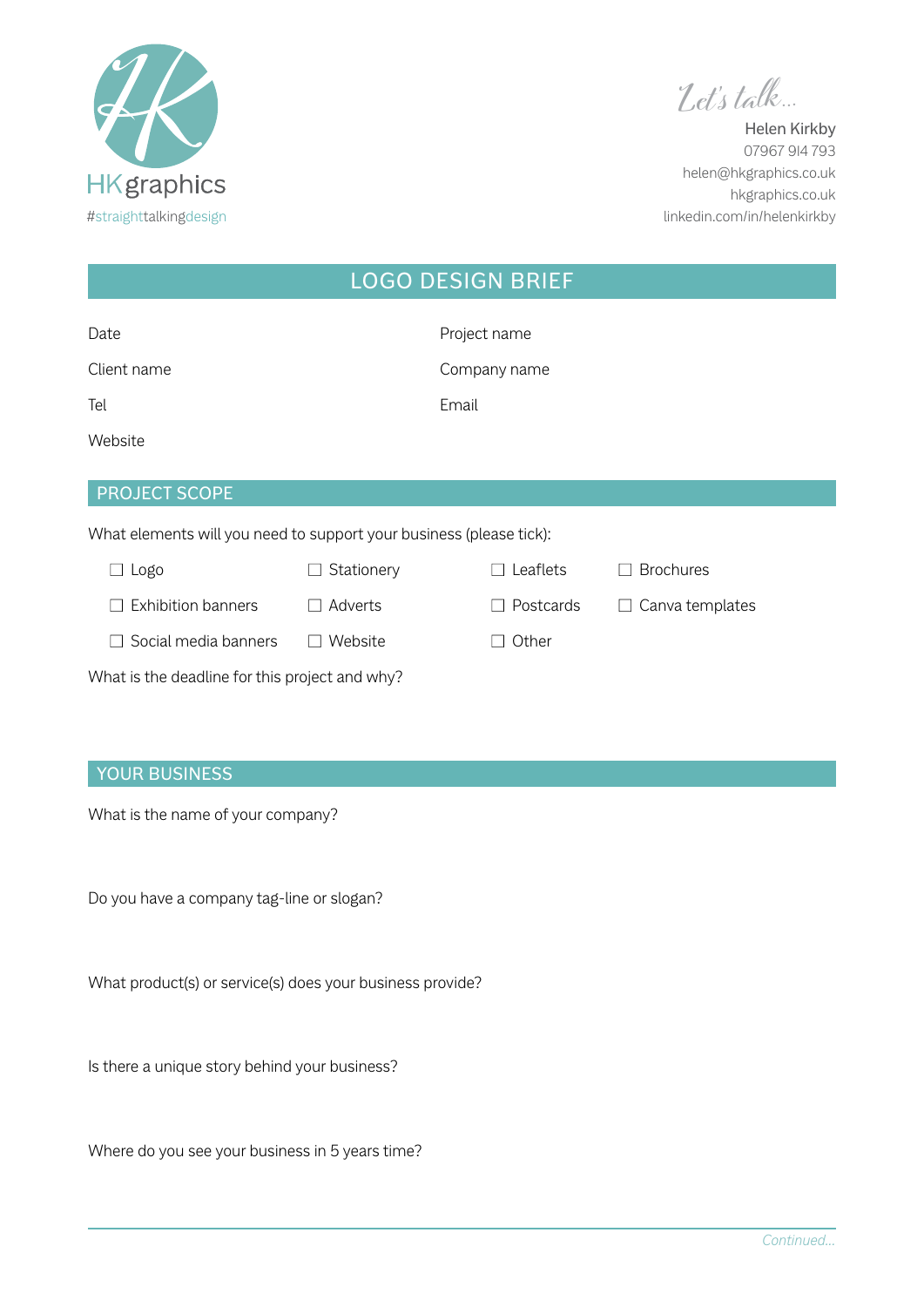Is this an existing business?  $\Box$  Yes  $\Box$  No

If 'yes', what do you dislike/or isn't working with your current logo/branding?

What is your mission?

What are your strengths?

#### YOUR LOGO

What name would you like on your logo?

Where will your new logo be used?

What brands or logos, regardless of industry, have a similar look and feel to the style you're looking for?

Are there any fonts, colours or images/icons that you would like to be used in the logo?

Are there any fonts, colours or images/icons that you would like to be avoided?

What tone would you like to convey, ie. high-end, helpful, techy, holistic, approachable, bold, serious, fun:

Where will your logo be used?